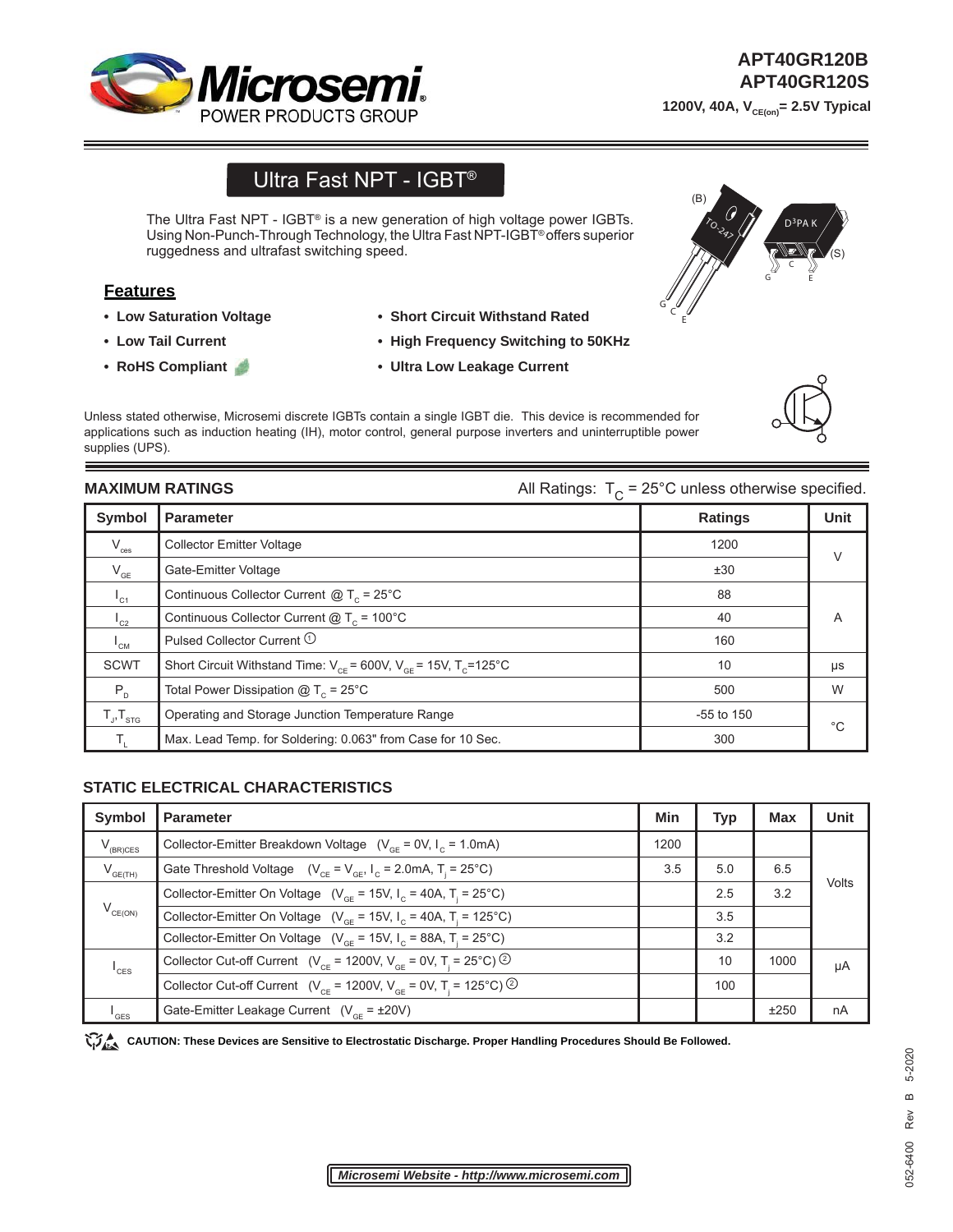### **DYNAMIC CHARACTERISTICS**

| Symbol                                                        | <b>Parameter</b>                | <b>Test Conditions</b>           | Min | <b>Typ</b>     | <b>Max</b> | Unit   |
|---------------------------------------------------------------|---------------------------------|----------------------------------|-----|----------------|------------|--------|
| $\mathsf{C}_{\textsf{\tiny \textsf{ies}}}$                    | Input Capacitance               | Capacitance                      |     | 3980           |            |        |
| $C_{\rm {oes}}$                                               | Output Capacitance              | $V_{CF} = 0V, V_{CE} = 25V$      |     | 320            |            | pF     |
| $\mathsf{C}_{\sf res}$                                        | Reverse Transfer Capacitance    | $f = 1$ MHz                      |     | 80             |            |        |
| $\mathsf{V}_{\mathsf{GEP}}$                                   | Gate to Emitter Plateau Voltage |                                  |     | $\overline{7}$ |            | $\vee$ |
| $Q_g^{(3)}$                                                   | <b>Total Gate Charge</b>        | Gate Charge                      |     | 210            |            |        |
| $\mathsf{Q}_\mathsf{ge}$                                      | Gate-Emitter Charge             | $V_{GF} = 15V$                   |     | 25             |            |        |
| $\mathsf{Q}_{\mathrm{gc}}$                                    | Gate- Collector Charge          | $V_{CF}$ = 600V<br>$I_c = 40A$   |     | 90             |            | nC     |
| $t_{\text{\tiny{d(0n)}}}$                                     | Turn-On Delay Time              | Inductive Switching (25°C)       |     | 22             |            |        |
| $\mathfrak{t}_{\sf r}$                                        | <b>Current Rise Time</b>        | $V_{cc}$ = 600V                  |     | 25             |            |        |
| $t_{d(off)}$                                                  | Turn-Off Delay Time             | $V_{GE}$ = 15V                   |     | 163            |            | ns     |
|                                                               | <b>Current Fall Time</b>        | $I_c = 40A$                      |     | 40             |            |        |
| $\mathsf{E}_{\mathsf{on2}}^{\mathsf{}}\mathsf{S}\mathsf{D}$   | Turn-On Switching Energy        | $Rg = 4.3 \Omega4$               |     | 1375           | 3000       |        |
| $E_{\text{off}}$                                              | Turn-Off Switching Energy       | $T_1 = +25^{\circ}C$             |     | 906            | 1650       | μJ     |
| $t_{\text{d}(on)}$                                            | Turn-On Delay Time              | Inductive Switching (125°C)      |     | 22             |            |        |
| $t_{\rm r}$                                                   | <b>Current Rise Time</b>        | $V_{cc}$ = 600V                  |     | 25             |            |        |
| $\mathfrak{t}_{\scriptscriptstyle{\mathsf{d}(\mathsf{off})}}$ | Turn-Off Delay Time             | $V_{GE}$ = 15V                   |     | 185            |            | ns     |
|                                                               | <b>Current Fall Time</b>        | $I_c = 40A$                      |     | 47             |            |        |
| $\mathsf{E}_{\mathsf{on2}}^{\mathsf{S}}$                      | Turn-On Switching Energy        | $RG$ = 4.3 $\Omega$ <sup>4</sup> |     | 1916           | 3500       |        |
| $E_{\text{off}}$                                              | Turn-Off Switching Energy       | $T_1 = +125^{\circ}C$            |     | 1186           | 2500       | μJ     |

# **THERMAL AND MECHANICAL CHARACTERISTICS**

| <b>Symbol</b>    | <b>Characteristic</b>                              | Min | <b>Typ</b> | <b>Max</b> | <b>Unit</b>   |
|------------------|----------------------------------------------------|-----|------------|------------|---------------|
| $R_{\text{euc}}$ | Junction to Case Thermal Resistance                |     |            | .25        | $\degree$ C/W |
| $R_{\theta JA}$  | Junction to Ambient Thermal Resistance             |     |            | 40         |               |
| $W_{\tau}$       | Package Weight                                     |     | .22        |            | 0Z            |
|                  |                                                    |     | 6.2        |            | g             |
| Torque           | Mounting Torque (TO-247 Package), 4-40 or M3 screw |     |            | 10         | in-Ibf        |
|                  |                                                    |     |            | 6.2        | $N \cdot m$   |

1 Repetitive Rating: Pulse width and case temperature limited by maximum junction temperature.

2 Pulse test: Pulse Width < 380*μs*, duty cycle < 2%.

3 See Mil-Std-750 Method 3471.

 $4 \ R_{\rm g}$  is external gate resistance, not including internal gate resistance or gate driver impedance. (MIC4452)

 $5 E_{\text{no}}$  is the clamped inductive turn on energy that includes a commutating diode reverse recovery current in the IGBT turn on energy loss. A combi device is used for the clamping diode.

6 E<sub>at</sub> is the clamped inductive turn-off energy measured in accordance with JEDEC standard JESD24-1.<br>**Microsemi reserves the right to change, without notice, the specifications and information contained herein.**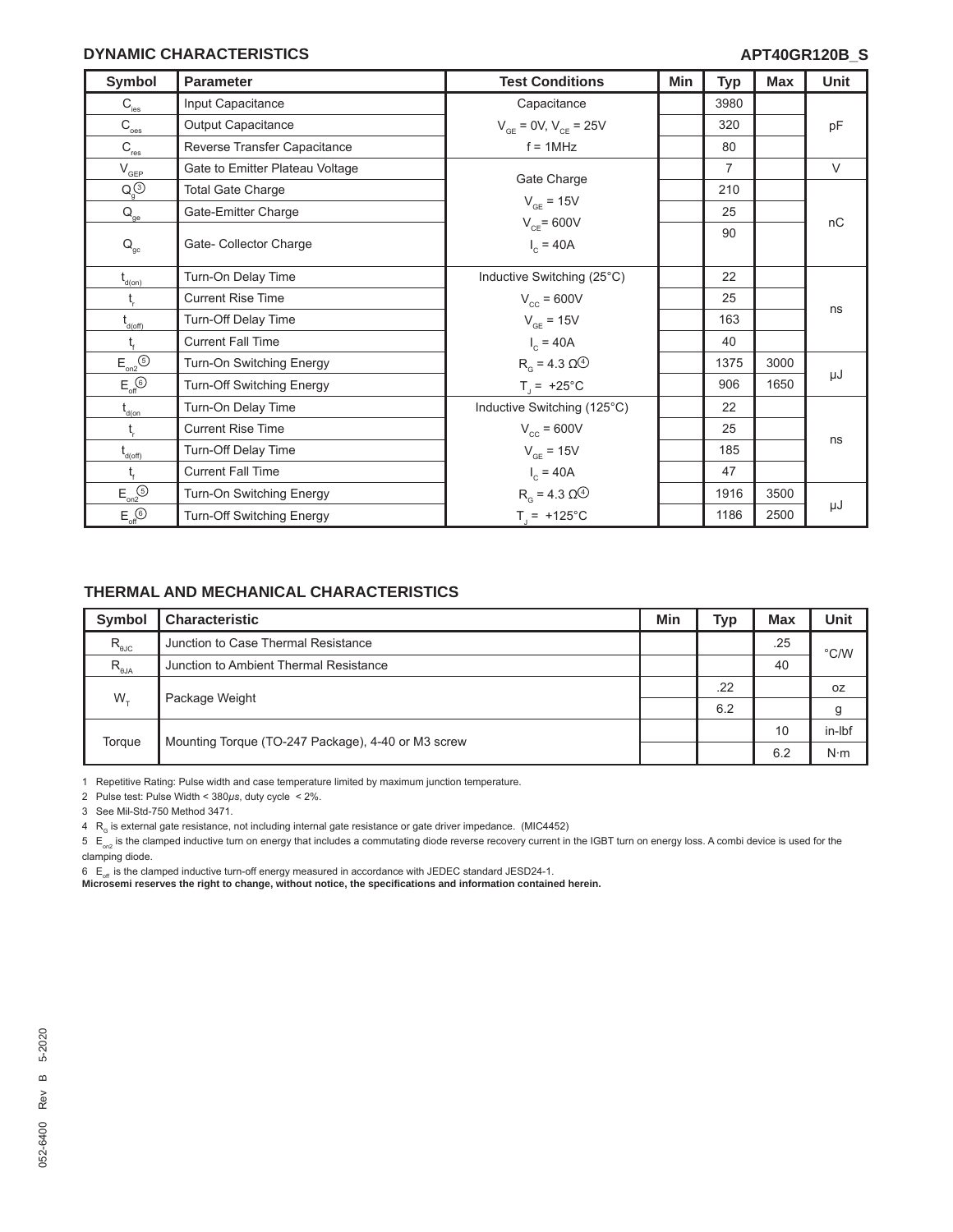



**FIGURE 7, DC Collector Current vs Case Temperature**

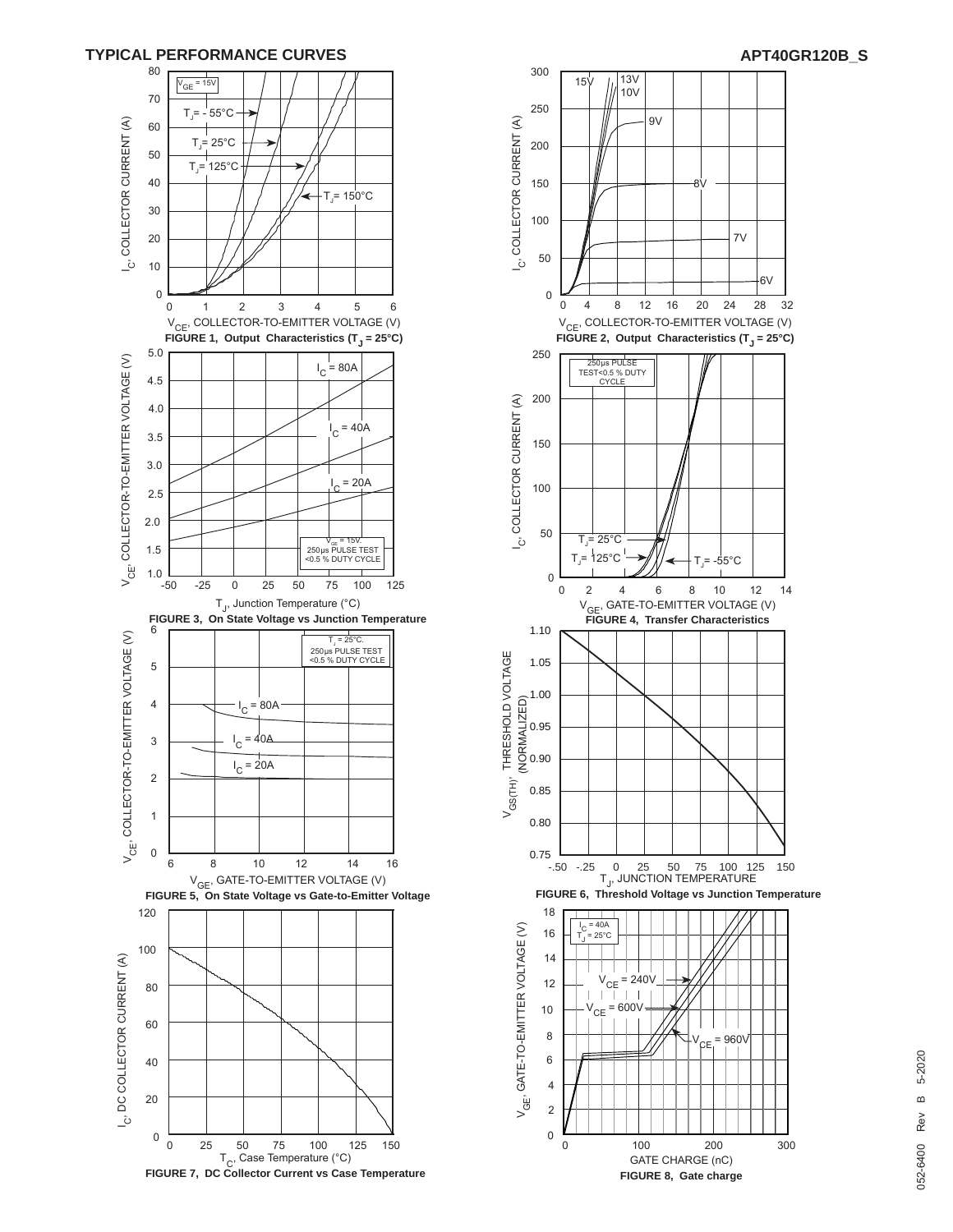

![](_page_3_Figure_1.jpeg)

5-2020 052-6400 Rev B 5-2020 $\omega$ Rev 052-6400